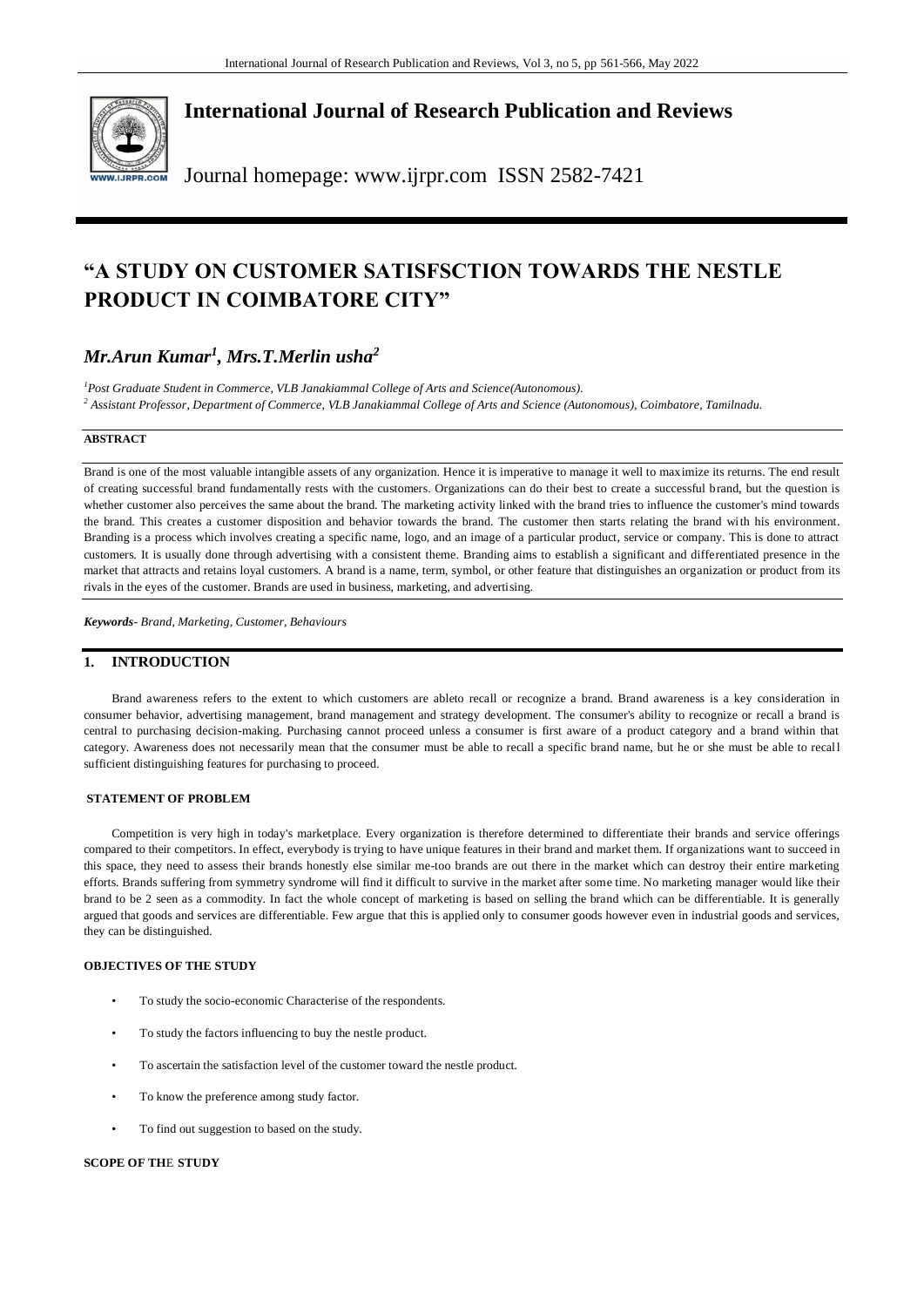The study is to identify the brand awareness of nestle product and also identify the factors which influence the consumers to buy nestle Products.

### **HYPOTHESIS**

**H1-**There is significant relationship between the gender of the respondents and their likes to nestle products.

**H1-**There is significant relationship between qualification of the respondents and the respondents who likes nestle products.

#### **LIMITATION OF THE STUDY**

- The respondents were restricted only to students.
- The research was carried out in a short period of time.
- Limited sample size 120 respondents.

## **2. REVIEW OF LITERATURE**

**CARL R.ANDERSON&CARL P.ZEITHAML,(2013)**raveledbthat the effect of humorous advertising on brand recongnition by consumers.For this purpose,four brand were selected,namely,Fevicol,Choculate,Karbon Mobiles and coca-cola.for each brand,two television were chosen,ensuring that one is humorous and the other non-humorous,So, in all, eight television commercials were shown to audience and their responses were suggested that humor is an essential ingredient of an advertisement and has profound effect on building brand recognition.this could be condition by camparing the results of the same brand.humorous advertisement were found to be more effective than non humorous advertisments.Thus,it can be secondary that humor shound be used in advertising asit leads to poisitive brand recongnition

**FAZLOLLAH KAZEMI&MALINE ESMAEILI(2012**)revealed that the use and effect of fantasy in food advertising targeting children.A content analysis documented the prevalence of fantasy appeals,including fantasies that center on product ingredients,animals,and adventures.Viewer's responses to health food advertisment revealed substantial variability in their understanding of advertising, inference of mainpilatuive intent,and use of persuasion kownlodge.An experiment shows imagination was associated with posituive attiutudw toward an advertisement when perceived mainpulative intent was low negative evalutoin when perceived mainpulative intent was high.

**AMANDEEP KAUR HUNDAL&MOIRA SINGH(2012**),were found that the customers behavior towards the health food drinks category.therefore,it is better to understand the market scenario and the major players of this market i.e.what they are offering to their customers,which can influence their television watching behavior.

**DR.G.MURUGANANTHAM AND PRIOM BISWAS(2012),**explored children's understanding of television commercial on host selling(that feature the same primary characters as those in the adjacent program content)he revealed that three dimensions of the processing of television advertising that could affect by the practice of host selling are assessing ability to discriminate commercial from program content;ability to attribute persuasive intent to commercial and attitudinal responses to commerical appeals the results indicated that irrespective of age children's were significantly less likely to discriminate commercial from program content when the hostselling formate viewed,and the older children were more favorably influenced by the same commercial content when it was seen in a host-selling presentation than in a normal viewing situation.

#### **RESEARCH METHODOLOGY**

Research Methods is defined as "tools or instruments used to accomplish the goals and attributes of study".

#### **METHOD OF DATA COLLECTION**

The data was collected for this study is

**Primary data:** The primary data are those which are collected as fresh for the primary time.

**Secondary data:** Secondary data is collected from journals, magazines and books, newspaper and internet.

**Area of study**: This study was conducted in Coimbatore city.

**Sample size**: The sample size is 120.

**Tools used for analysis**: Data analysing tools are Simple percentage and Chi-square test.

**Simple percentage:** Percentage base analysis helps to find which factors is significant among a number of factors.

**Chi-square**: A chi-square statistic which is used to test the measures of expectations compare to actual observes (or) model result.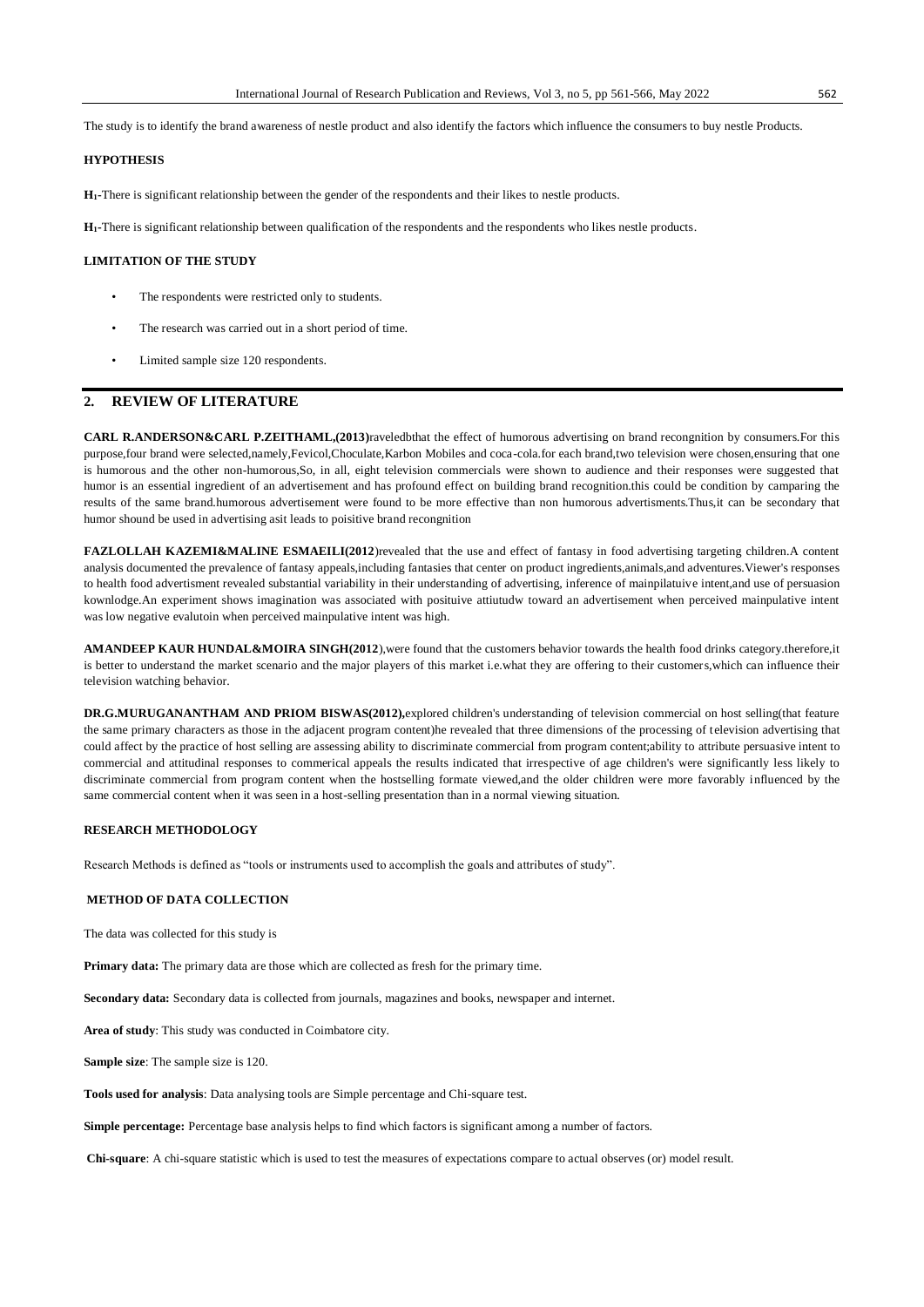## **ANALYSIS AND INTERPRETATION**

## **Demographic profile of the respondents**

| S.no         | Demographic               |                     | No of respondents | Percentage     |
|--------------|---------------------------|---------------------|-------------------|----------------|
| $\mathbf{1}$ | Gender                    | Male                | $40\,$            | 34             |
|              |                           | Female              | 80                | 66             |
| $\sqrt{2}$   |                           | Below 20 years      | $\sqrt{6}$        | $\mathfrak{S}$ |
|              | $_{\rm Age}$              | 21-40 Years         | 84                | 70             |
|              |                           | 41-60 Years         | 17                | 14             |
|              |                           | Above 60 years      | 13                | $11\,$         |
| $\sqrt{3}$   | Qualification             | No formal education | $\sqrt{6}$        | $\mathfrak{S}$ |
|              |                           | School level        | 66                | 55             |
|              |                           | College level       | $30\,$            | 25             |
|              |                           | Professional level  | 18                | 15             |
| $\sqrt{4}$   | Occupation                | Employed            | $20\,$            | $17\,$         |
|              |                           | Business            | 56                | 46             |
|              |                           | Professional        | 19                | 16             |
|              |                           | Home makers         | $25\,$            | $21\,$         |
| $\sqrt{5}$   | Who likes nestle products | Adults              | $27\,$            | 23             |
|              |                           | children            | 93                | 78             |

**INTERPRETATION**: Table 1 clearly states the demographic profile of the sample respondents. Majority of the responds fall in the age group of 18- 22 and most of them are female. Majority of them under graduate students. Majority of the respondent's occupation is business. Most of the respondents who likes nestle products is adults.

## **CHI- SQUARE ANALYSIS FORMULA:**

 $\chi^2 = \sum (\mathbf{O_i} - \mathbf{E_i})^2 / \mathbf{E_i}$ 

**Degree of freedom = (r-1) (c-1)** 

**H1-**There is significant relationship between the gender of the respondents and who likes nestle products.

**Chi-Square Table**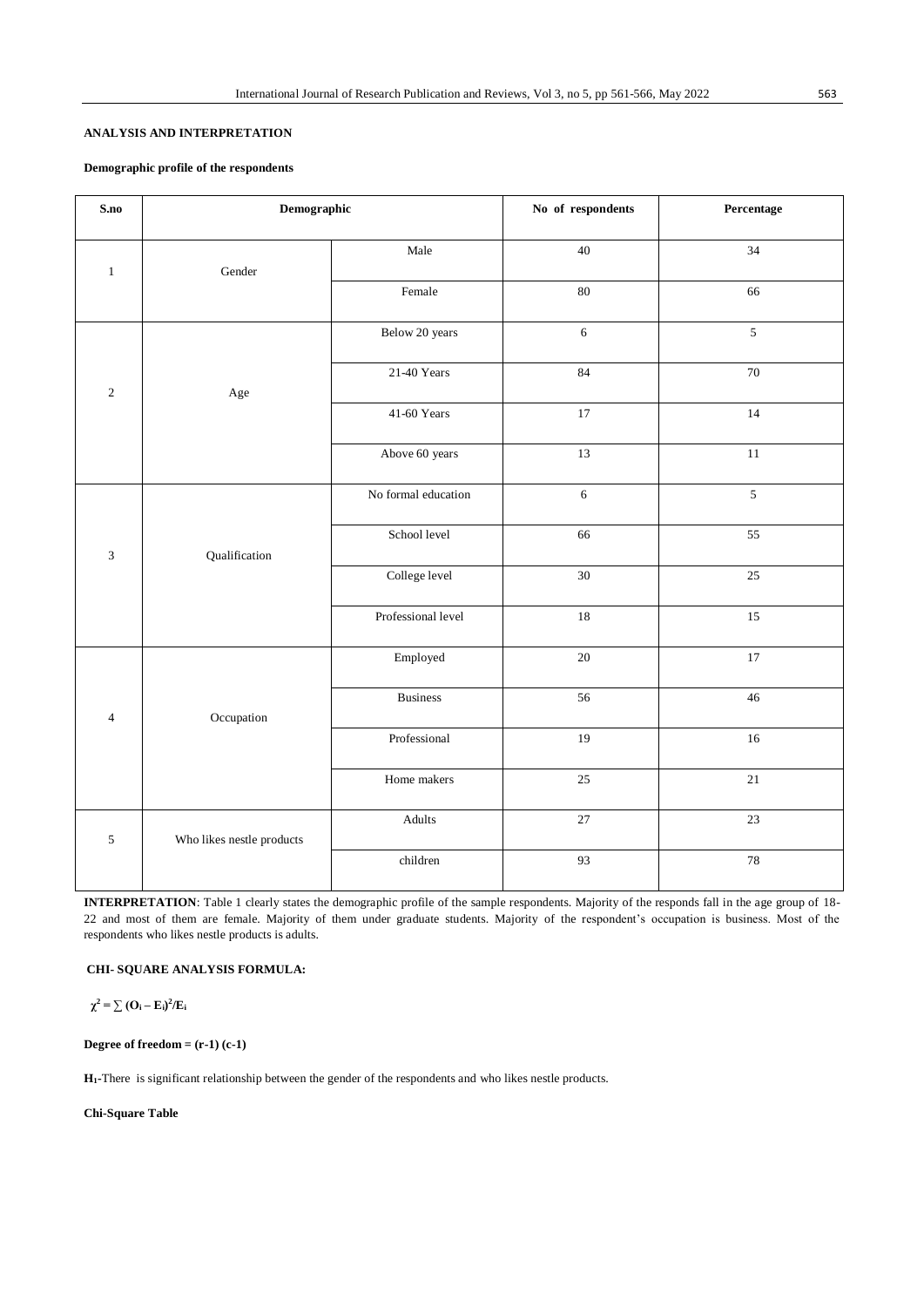| $\mathbf{o}$ | E    | $(O-E)^2$ | $(O_i - E_i)^2/E_i$ |
|--------------|------|-----------|---------------------|
| 48           | 46.5 | 2.25      | 0.048               |
|              |      |           |                     |
| 45           | 46.5 | 2.25      | 0.048               |
| 12           | 13.5 | 2.25      | 0.167               |
|              |      |           |                     |
| 15           | 13.5 | 2.25      | 0.167               |
|              |      | Total     | 0.43                |
|              |      |           |                     |

Source: primary data

Significant level = 0.05

Result: calculate the chi-square value is (0.43) is less than (3.841) table value hence the hypothesis is accepted. Therefore, it is found that there is significant relationship between respondents' gender and respondents who likes nestle products.

**H1:** There is significant relationship between qualification of the respondents and respondents who likes nestle products.

## **Chi-Square Table**

| $\mathbf{o}$             | E              | $(O-E)2$                | $(O_i - E_i)^2/E_i$ |
|--------------------------|----------------|-------------------------|---------------------|
| $\sqrt{6}$               | $\overline{4}$ | $\overline{4}$          | $\,1$               |
| 44                       | 44             | $\boldsymbol{0}$        | $\boldsymbol{0}$    |
| 20                       | $20\,$         | $\boldsymbol{0}$        | $\boldsymbol{0}$    |
| 10                       | 12             | $\overline{\mathbf{4}}$ | 0.3                 |
| $\boldsymbol{0}$         | 1.4            | 1.96                    | 1.4                 |
| 14                       | 15.4           | 1.96                    | 0.13                |
| 10                       | $\overline{7}$ | 9                       | 1.28                |
| $\overline{4}$           | 4.2            | 0.04                    | 0.009               |
| $\boldsymbol{0}$         | $0.4\,$        | 0.16                    | 0.4                 |
| $\overline{4}$           | 4.4            | 0.16                    | 0.04                |
| $\boldsymbol{0}$         | $\sqrt{2}$     | $\overline{4}$          | $\overline{c}$      |
| $\overline{\mathcal{L}}$ | 1.2            | 7.84                    | 6.53                |
| $\boldsymbol{0}$         | 0.2            | 0.04                    | 0.2                 |
| $\overline{\mathcal{L}}$ | 2.2            | 3.24                    | 1.47                |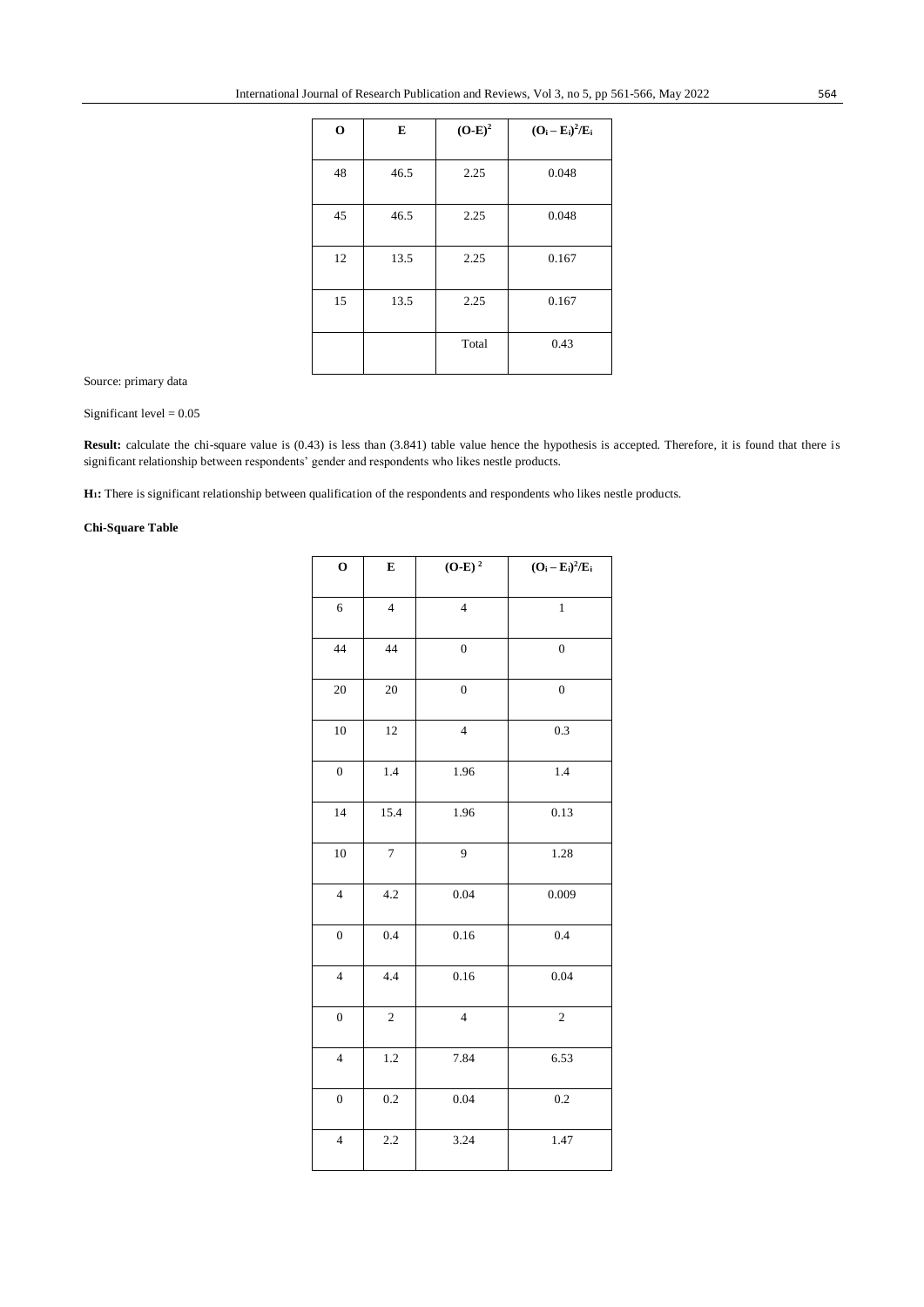|  | 0.6 | 0.36  | 0.6    |
|--|-----|-------|--------|
|  |     |       |        |
|  |     | Total | 16.359 |
|  |     |       |        |

Source: primary data

Significant level  $= 0.05$ 

**Result**: The calculate chi-square value is (16.359) is less than (16.919) table value hence the hypothesis is accepted.

Therefore, there is significant relationship between qualification and respondents who likes nestle products.

## **3. RESULT AND DISCUSSION**

- The majority (66%) of the respondents are female.
- The majority (70%) of the respondents comes under the age group of below 20-40 years.
- The majority (89%) of the respondents are unmarried.
- The majority (55%) of the respondent are school level.
- The majority (46%) of the respondents' occupation is business.
- The majority (74%) of the respondents are Nuclear
- The majority (74%) of the respondents are 3-5.
- The majority (58%) of the respondents are Below Rs.20,000
- The majority (92%) of the respondents are yes.
- The majority (72%) of the respondents are Television.
- The majority (94%) of the respondents are yes.
- The majority (78%) of the respondents are Children.
- The majority (82%) of the respondents are yes.
- The majority (96%) of the respondents are yes.
- The most (34%) of the respondents are Twice a week.
- The most (34%) of the respondents are twice a week.
- The most  $(30\%)$  of the respondent are twice a week.
- The most (24%) of the respondents are never.
- The most (28%) of the respondents are never
- The most (22%) of the respondents are evening.
- The majority (88%) of the respondents are yes.
- The most (48%) of the respondents are fairly reasonable.
- The majority $(62%)$  of the respondents are highly satisfied.
- The majority(72%) of the respondents are satisfied.